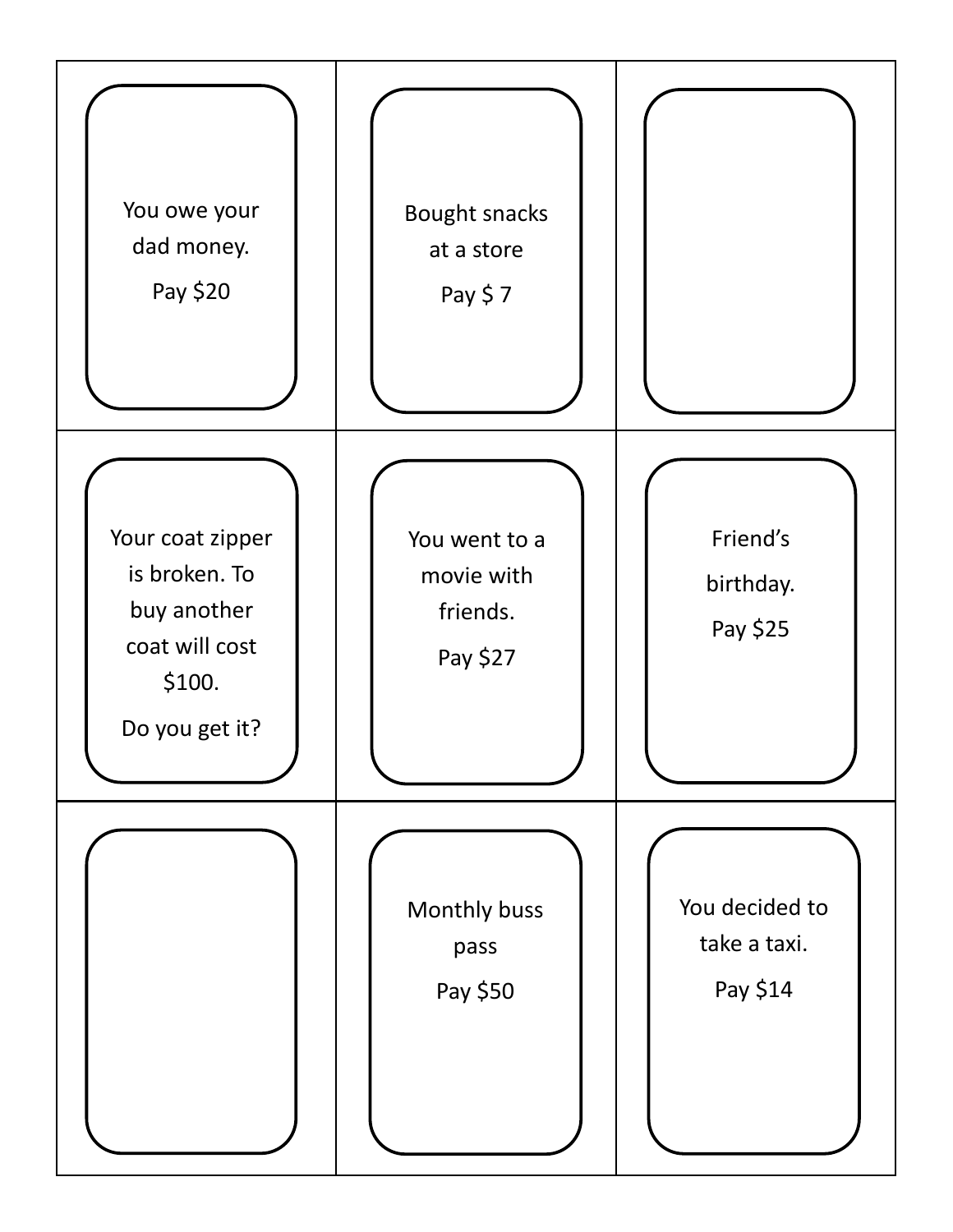Life Happens! Life Happens! Life Happens! Life Happens! Life Happens! Life Happens! Life Happens!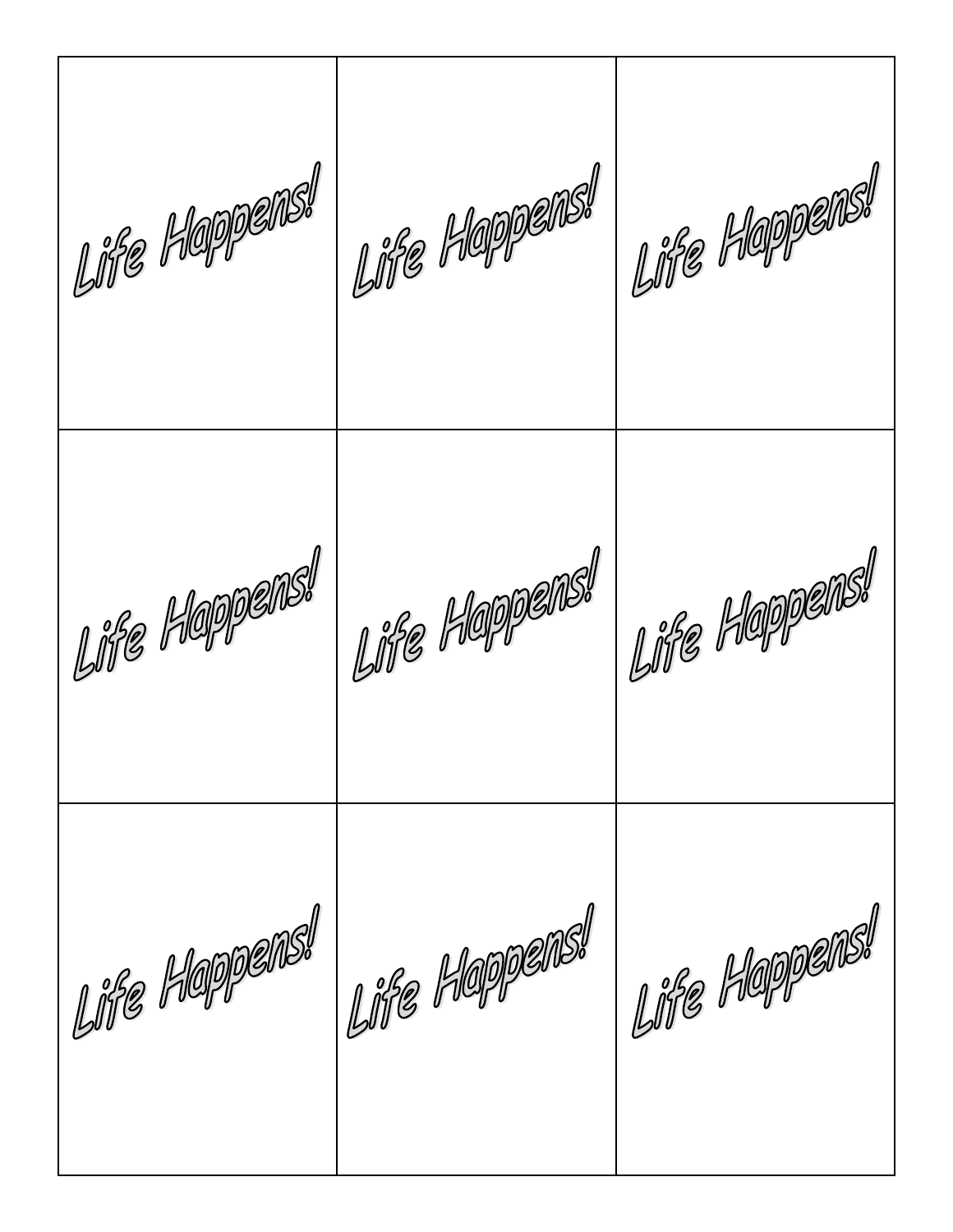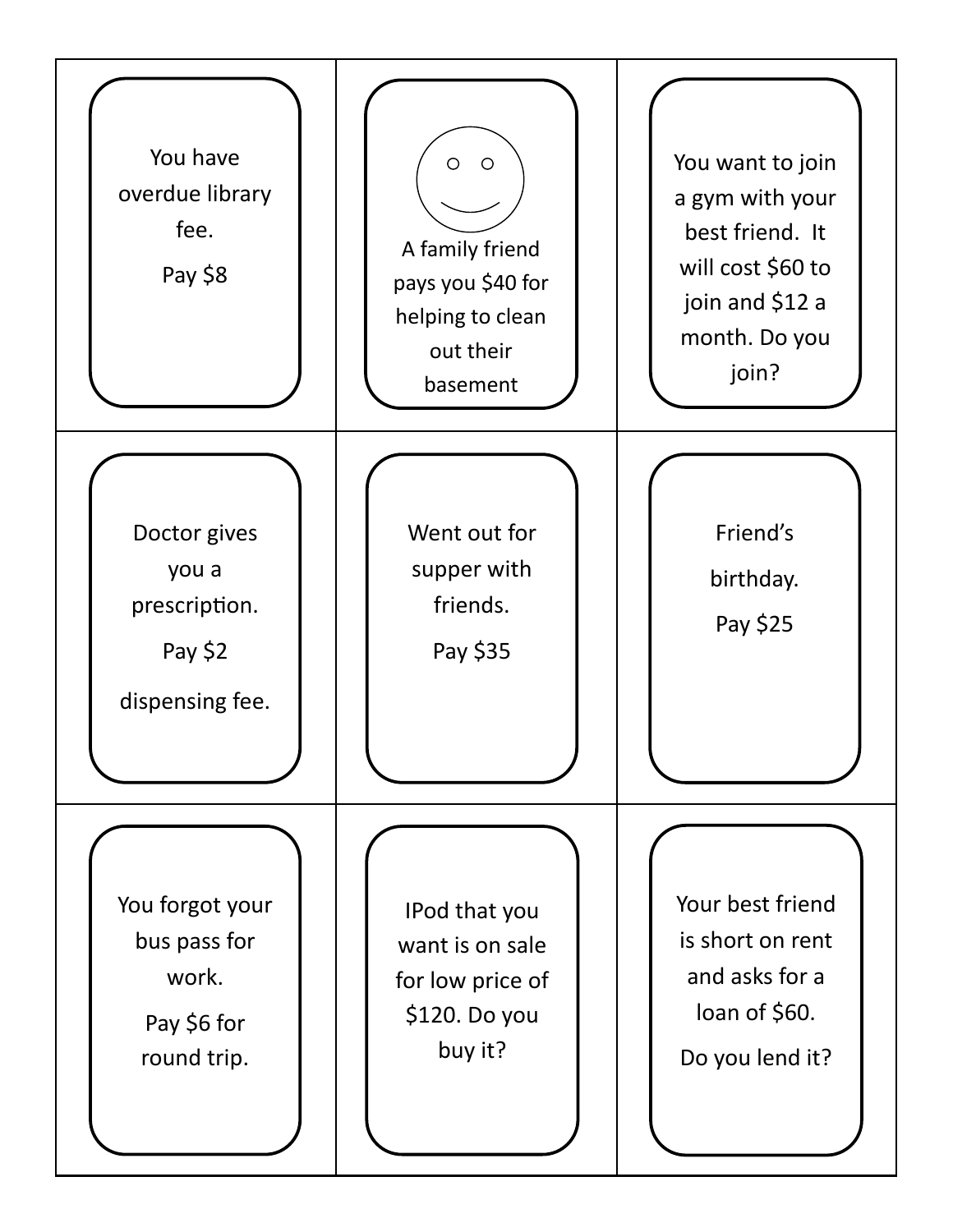Life Happens! I Life Happens! Life Happens! Life Happens! Life Happens! Life Happens! Life Happens!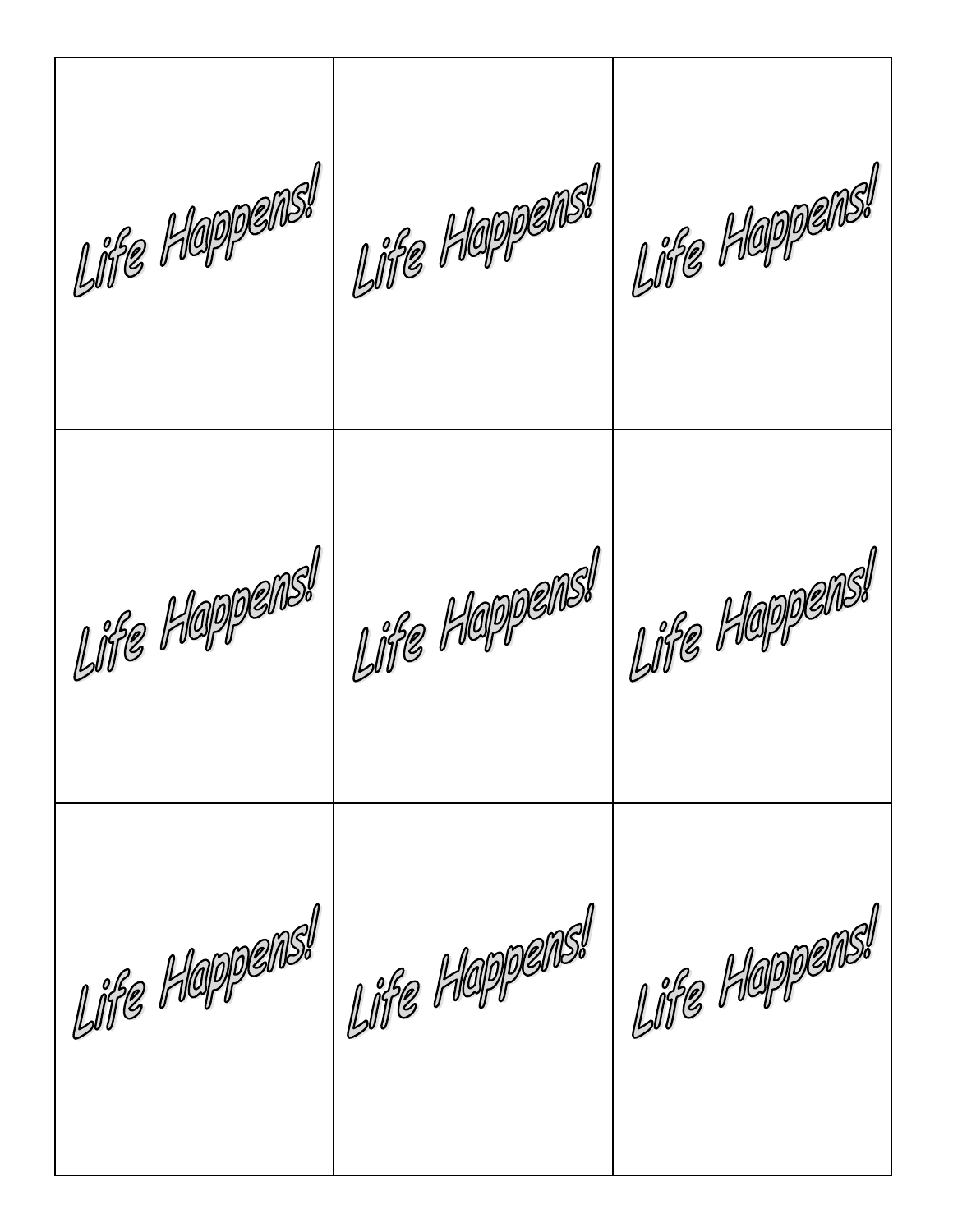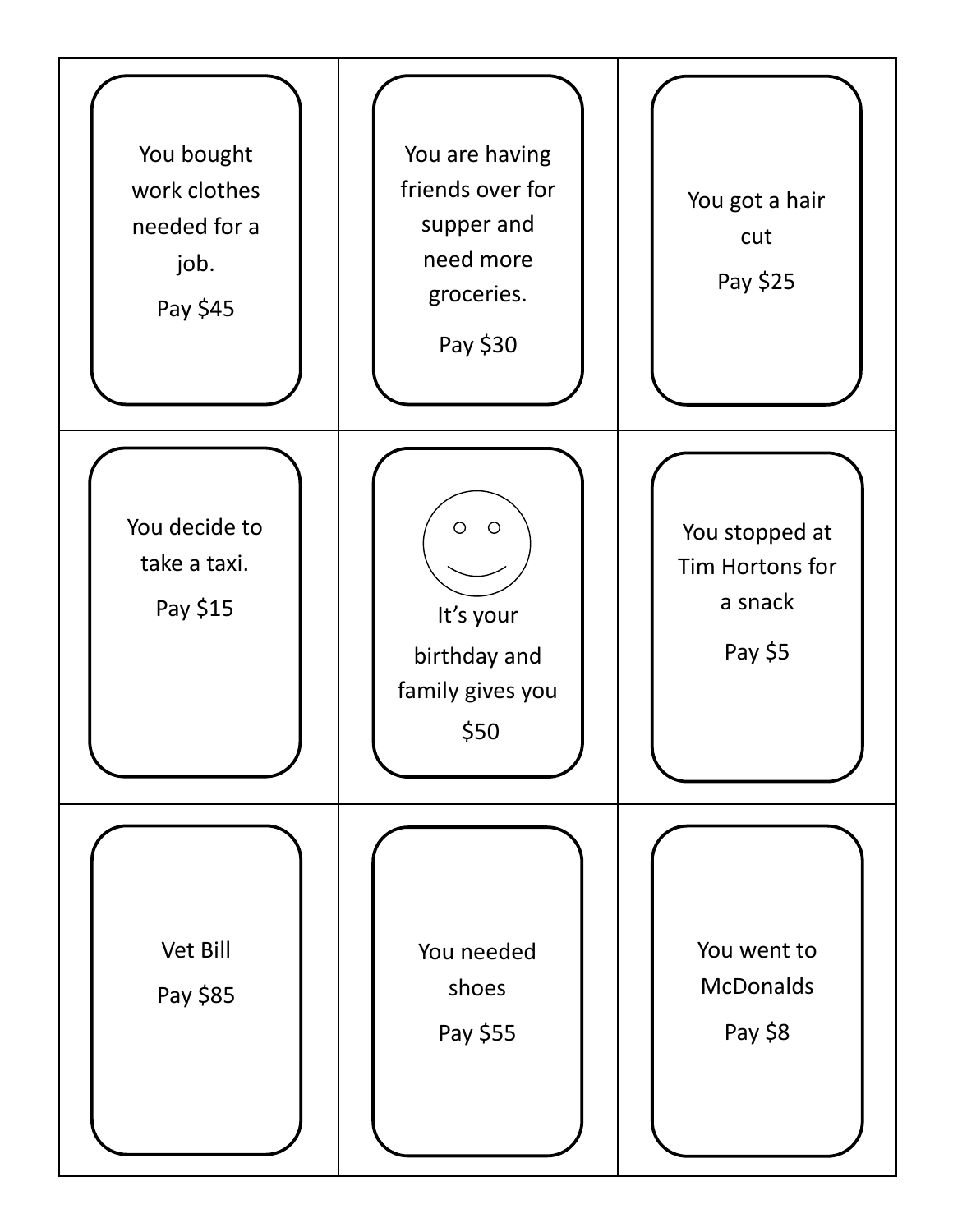Life Happens! Life Happens! Life Happens! Life Happens! Life Happens! Life Happens! Life Happens!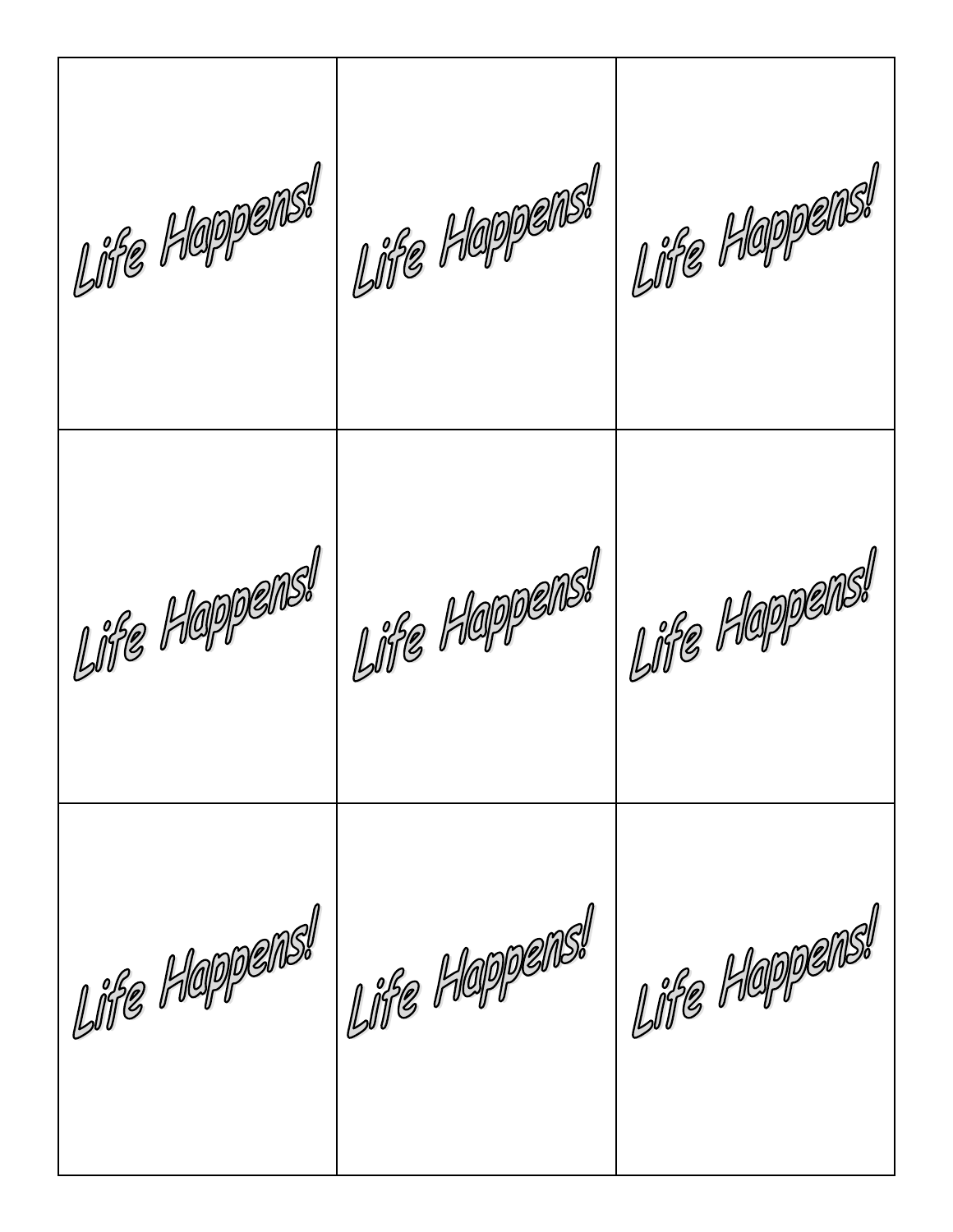